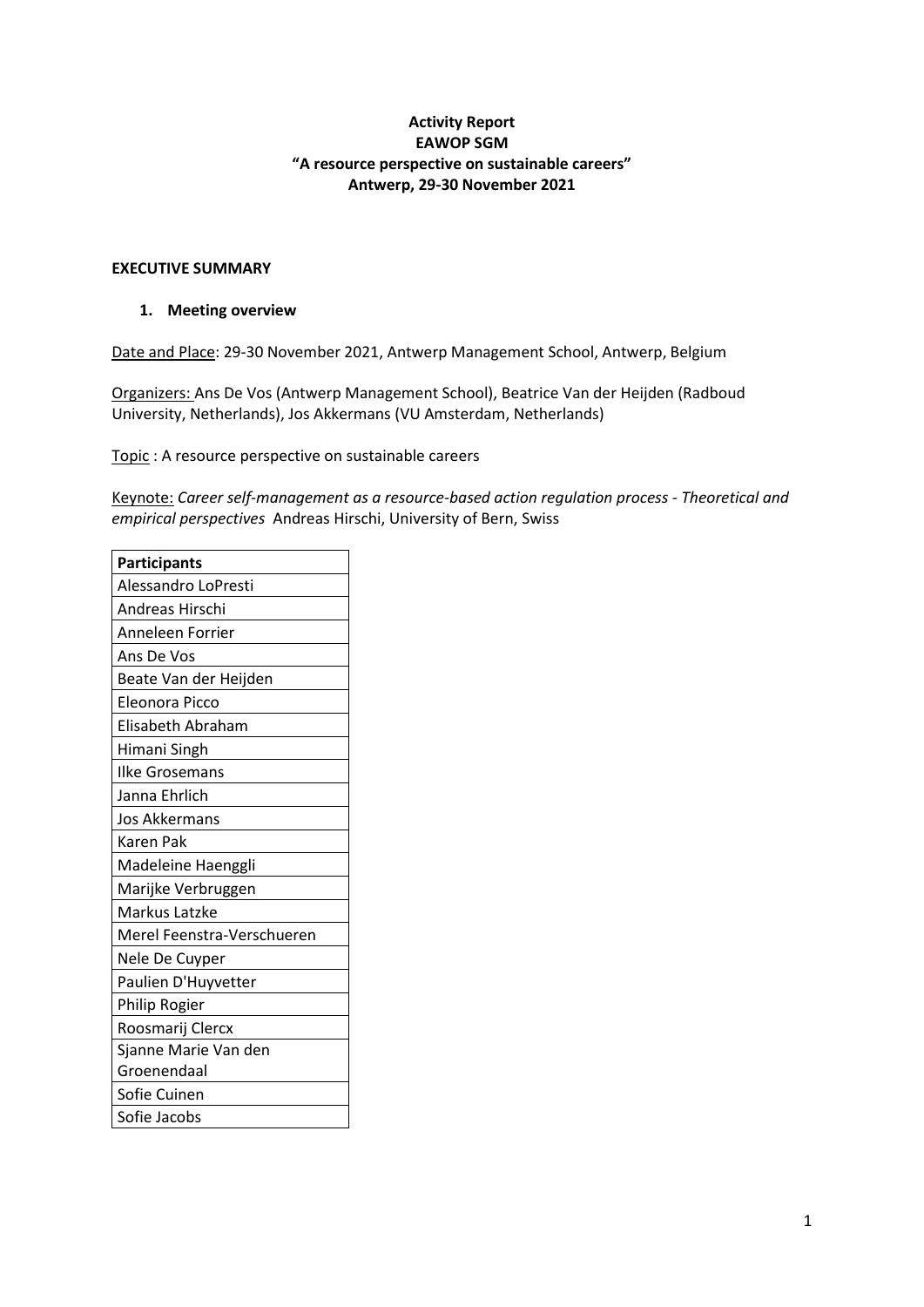# **2. Key Highlights**

This EAWOP Small Group Meeting aimed to bring forward our scholarly knowledge on *sustainable careers.* From a theoretical point of view, the SGM focused on conceptual and empirical research taking a *resources perspective*. After presentations of carefully selected papers for the SGM, we went into elaborate discussions on the phenomenon of sustainable careers in nowadays' working contexts that are characterized by rapidly changing economic environments. Obviously, the protection and further enhancement/generation of resources are important for assuring sustainable growth and continuity in one's career. By approaching sustainable careers from a resources perspective, this SGM's overarching goal was to broaden the sustainable careers research field and to explore potential synergies between the scholarly work on the preservation and generation of resources and the domain of sustainable careers across the life-span.

To realize this, a program consisting of 14 paper presentations, a keynote and two incubator sessions was composed. The presentations were followed by lively discussions which aimed to support the presenters in their research and to collectively build new insights and inspire each other on the research topic of sustainable careers. This was further put into practice during both incubator sessions.

## **3. Meeting Outcomes**

Research on sustainable careers is still relatively young. It has been featured in a handbook (2015), a special issue (JVB, 2020), and several international conferences (e.g., EAWOP, AOM). Yet, this was the first time we organized a dedicated conference focused on career sustainability. As such, one critical outcome of this SGM was to bring together researchers interested in research on sustainable careers and create ideas about how to bring together those ideas into a research agenda.

We also want to highlight the following concrete outcomes:

- This SGM marks the beginning of a *sustainable career research community*, consisting of scholars doing research on themes around career sustainability. This community will bring together researchers from different disciplines (e.g., HRM, OB, I/O Psychology, Management) and with different topical expertise (e.g., employability, career success, work-life interactions, career shocks) to create a joint research agenda on sustainable careers.
- As a concrete outcome of the two research incubator sessions, we formulated several specific directions for future, joint, research. These ideas are both conceptual (e.g., what really *is* a sustainable career, when is it sustainable, can it be temporarily unsustainable?) and methodological (e.g., using qualitative approaches and within-person designs).
- We will organize a follow-up meeting with the sustainable career community in the first half of 2022 to make our joint research ideas even more concrete and start setting up research projects.
- The SGM organizers plan to submit a position paper to EJWOP based on the insights from the SGM.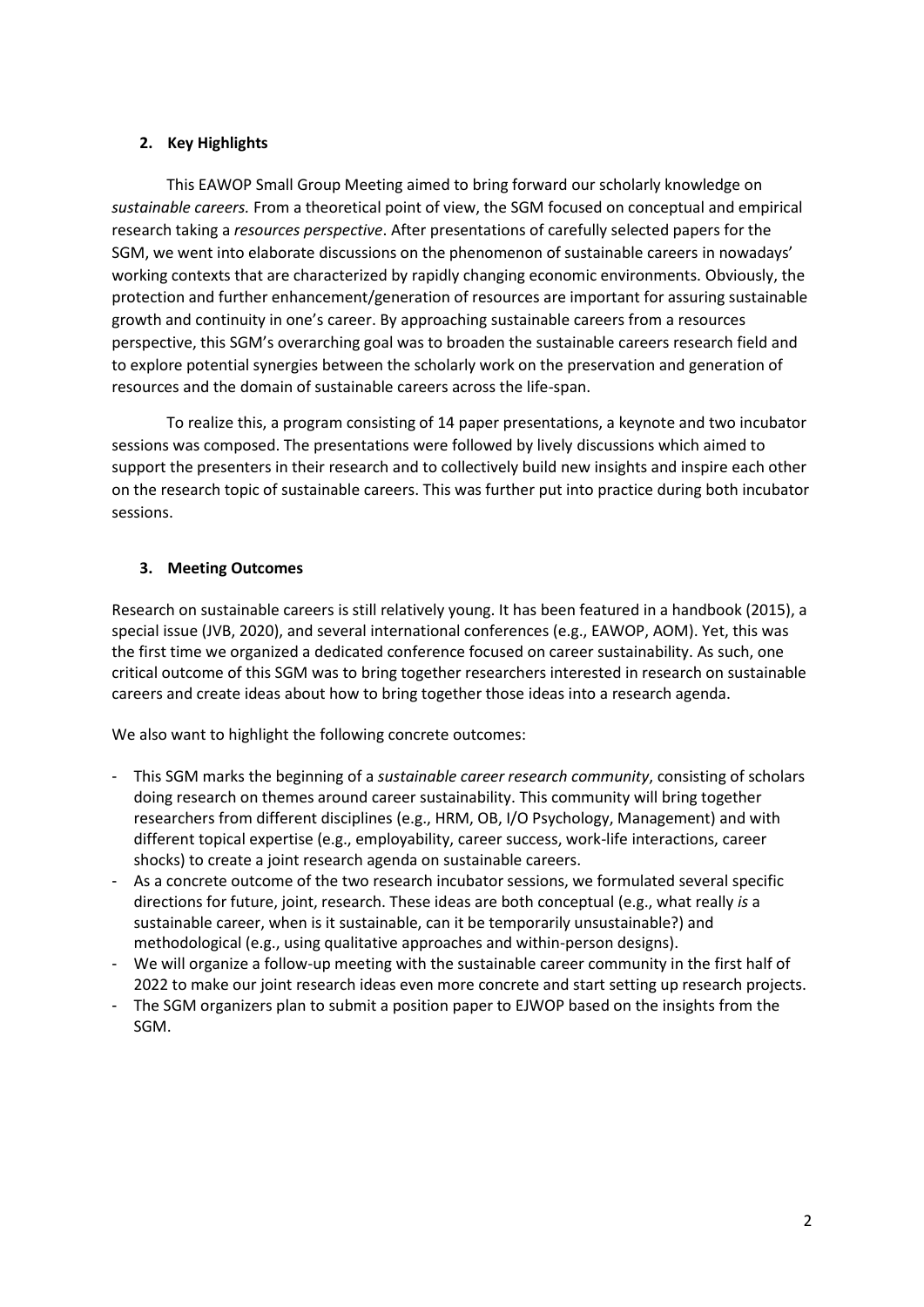# **ACTIVITY REPORT**

## **1. Event General Information**

# Date and Location: 29 – 30 November 2021

Organizers: Ans De Vos, Beatrice Van der Heijden, Jos Akkermans

Participants overview (at AMS and online), institutions and countries:

| <b>Participants</b>        | <b>AMS</b>     | Online         | Institution                       | Country            |
|----------------------------|----------------|----------------|-----------------------------------|--------------------|
| Alessandro LoPresti        | 1              |                | University of Campania            | Italy              |
| Andreas Hirschi            |                | 1 <sup>1</sup> | University of Bern                | Switzerland        |
| Anneleen Forrier           |                |                | <b>KULeuven</b>                   | Belgium            |
| Ans De Vos                 | 1              |                | AMS                               | Belgium            |
| Beate Van der Heijden      | $\mathbf{1}$   |                | Radboud University                | <b>Netherlands</b> |
|                            |                |                | Università degli Studi di Milano- |                    |
| Eleonora Picco             | 1              |                | <b>Bicocca</b>                    | Italy              |
| Elisabeth Abraham          | $\mathbf 1$    |                | KULeuven                          | Belgium            |
| Himani Singh               | 1              |                | University of Mannheim            | Germany            |
| <b>Ilke Grosemans</b>      | $\overline{1}$ |                | <b>KULeuven</b>                   | Belgium            |
| Janna Ehrlich              | 1              |                | <b>TU Hamburg</b>                 | Germany            |
| <b>Jos Akkermans</b>       |                | $\mathbf{1}$   | VU Amsterdam                      | Netherlands        |
| <b>Karen Pak</b>           | $\mathbf{1}$   |                | Radboud University                | Netherlands        |
| Madeleine Haenggli         |                | $\mathbf{1}$   | Universität Bern                  | Switzerland        |
| Marijke Verbruggen         | 1              |                | KULeuven                          | Belgium            |
| Markus Latzke              |                | $\mathbf{1}$   | WU Wien                           | Austria            |
| Merel Feenstra-Verschueren |                | $\mathbf{1}$   | <b>Tilburg University</b>         | <b>Netherlands</b> |
| Nele De Cuyper             |                | $\mathbf{1}$   | <b>KULeuven</b>                   | Belgium            |
| Paulien D'Huyvetter        | 1              |                | KULeuven                          | Belgium            |
| Philip Rogier              | $\mathbf 1$    |                | KULeuven                          | Belgium            |
| Roosmarij Clercx           | 1              |                | <b>Antwerp University</b>         | Belgium            |
| Sjanne Marie Van den       |                |                |                                   |                    |
| Groenendaal                |                | 1 <sup>1</sup> | <b>Tilburg University</b>         | Netherlands        |
| Sofie Cuinen               | $\mathbf 1$    |                | KULeuven                          | Belgium            |
| Sofie Jacobs               | 1              |                | AMS                               | Belgium            |
| <b>TOTAL</b>               | 15             | $\overline{7}$ |                                   |                    |

Total number of participants: 22

# **2. Program Overview and Course of the meeting**

Topic : A resource perspective on sustainable careers

Keynote: *Career self-management as a resource-based action regulation process - Theoretical and empirical perspectives* Andreas Hirschi, University of Bern, Swiss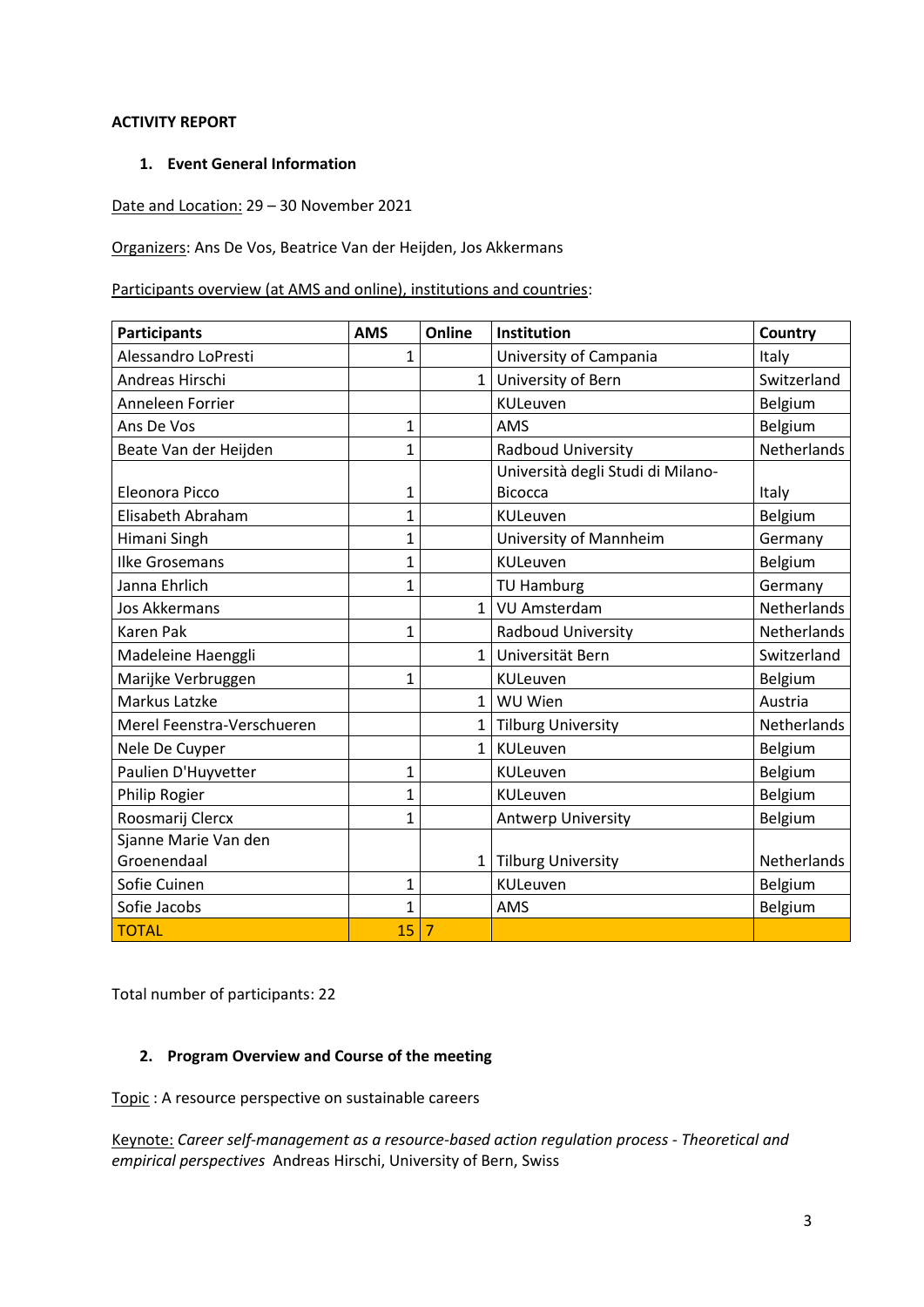Meeting Format/organization: the meeting took place in a hybrid format, on campus at Antwerp Management School and online via Teams. It was a two-day program, during which a total of 14 papers were presented -with time for questions and discussion after each paper. On Day 1, a keynote presentation was given by Andreas Hirschi. Both days ended with an incubator session aimed at formulating research questions to move the research field on sustainable careers further.

### **3. Short description of the SGM topic discussion**

In the first session on Day 1, the outcomes of a pilot intervention study and a systematic review focusing on interventions for a sustainable career were dealt with. In Session 2, dynamics in career self-management and job crafting were approached as valuable resources for career success, hereby adopting the sustainable career framework. After the lunch, an appealing keynote focusing on both theoretical and empirical perspectives on career self-management was scheduled. In this keynote, a resource-based action regulation process lens was taken. Session 3 dealt with the phenomenon of career inaction, referring to the failure to act sufficiently over a considerable period of time on a desired change in one's career. More specifically, the possible role of mindsets and emotion regulation, and internal barriers that might trigger career inaction formed the basis for this session.

At the end of Day 1, a Research Incubator session took place wherein people were invited to brainstorm about meaningful future research questions, that were subsequently categorized into some key topics of interest for future research endeavors. In this Research Incubator session, novel methodological approaches for sustainable careers were discussed as well as thoughtful designs to study the link between sustainable careers and its antecedents and outcomes. Among others, we went into the added value of both qualitative and quantitative research approaches, and of both variable- and person-centered approaches. We discussed multi-source and multi-level research designs, and we went into the need for cross-cultural and cross-national issues regarding scholarly research on sustainable careers as well.

Day 2 of the SGM started off with a focus on sustainable careers across career stages in Session 4. Paper Session 5 adopted a resources perspective on the career sustainability of entrepreneurs. Both multiple jobholders and solo self-employed people formed the basis of the papers that were discussed. A whole-life perspective on sustainable careers was the focus of Session 6, wherein both one's private life and one's working life were considered in interaction (holistic approach). The last paper session dealt with research focusing on the stability and change in sustainable careers.

At the end of Day 2, the Research Incubator session of Day 1 was followed up and more concrete research questions were formulated. The participants reacted very positively to the idea of the SGM organizers, when the wrapping up of took place, to continue scheduling gatherings around sustainable careers research and some preliminary thoughts on content, frequency and organization were discussed. By continuing their research efforts, the SGM members aim to come up with evidence-based career coaching interventions or HRM strategies designed to enhance career resources and to facilitate sustainable careers.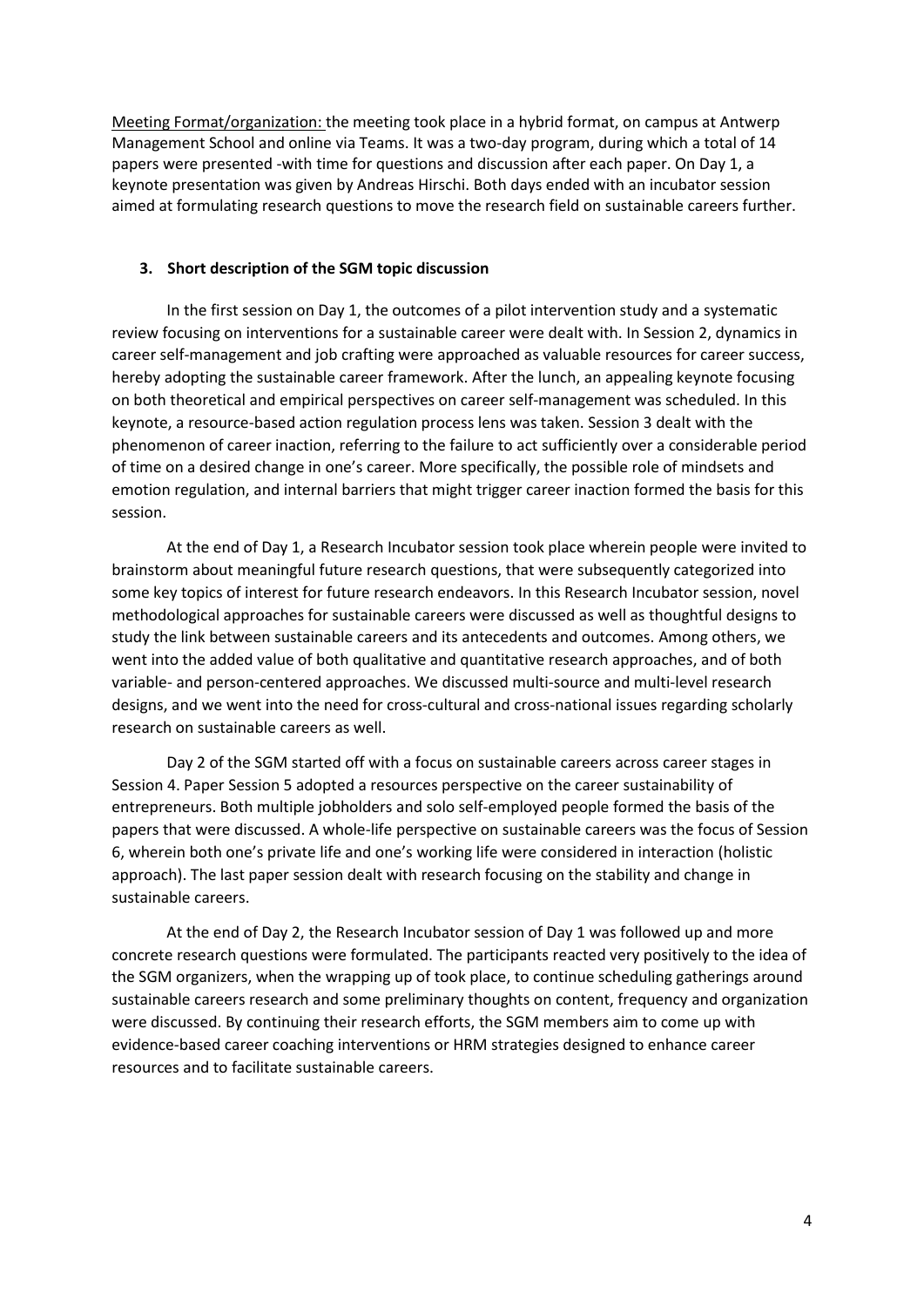### **Contributions for a Research Agenda**

From our SGM, we may conclude that there are many different ways of conceptualizing a sustainable career given its highly idiosyncratic meaning. The same applies to the conceptualization of personal and contextual career resources in view of career sustainability. There are ample opportunities to expand our insight into the possible role of a broad variety of resources in the light of an individual's health, happiness and productivity over time. Moreover, individuals differ considerably with regards to their proactivity to manage resources throughout their careers and it is of utmost importance to carefully consider the possible role of their surrounding stakeholders such as their family, supervisor, peers at work, and employer. The institutional context (official retirement age in a certain country) and labour market and environmental developments, such as technological evolutions and robotizations are also factors of importance that need more attention in scholarly work.

From the SGM, we learned that personal and contextual career resources, and their interaction, need to be studied over time, in order to more safely conclude about their effect on career (un)sustainability. In a similar vein, age-related changes in the indicators of and resources for sustainable careers and how these affect careers throughout the life-span forms an interesting avenue for future work. Another important field for more research lies in investigating career resources and career sustainability of specific groups (e.g., independent workers, graduates, migrants). Last but not least, implications of changing employer-employee relationships for sustainable careers from a resource perspective were also mentioned as a promising field for future work.

## **4. Meeting implications/outcomes**

### **Scientific expected outcomes**

The SGM contributed to each of the individual presented papers as we have elaborate discussions after each one. As such, we expect the SGM to improve the overall quality of the research projects participating in the meeting. Furthermore, the SGM organizers plan to submit a position paper on sustainable careers to EJWOP, based on the outcomes of the SGM. We also expect there may be future conference symposia directly (or indirectly) resulting from this SGM.

### **Knowledge transference - Applied expected outcomes**

The topic of sustainable careers is inherently tied to practice and all of the presentations covered topics that can offer findings directly relevant for, among others, HR professionals and career counselors. We expect that these studies will offer crucial new knowledge on these topics (e.g., enhancing employability, overcoming career inaction, mobilizing career resources effectively) that can help HR professionals and career counselors offer more tailored support to workers in the contemporary career.

### **Networking development**

Perhaps the most important outcome of this SGM was networking development. Research on sustainable careers is still nascent, though it has received significant momentum over the past few years (e.g., at conferences and in journal publications). We are grateful to EAWOP for offering us the opportunity to host this SGM as it allowed us to bring together, for the first time, a group of researchers dedicated to doing research on sustainable careers. This SGM marks the beginning of a new sustainable career community, which we hope will spur a lot of relevant and meaningful future research.